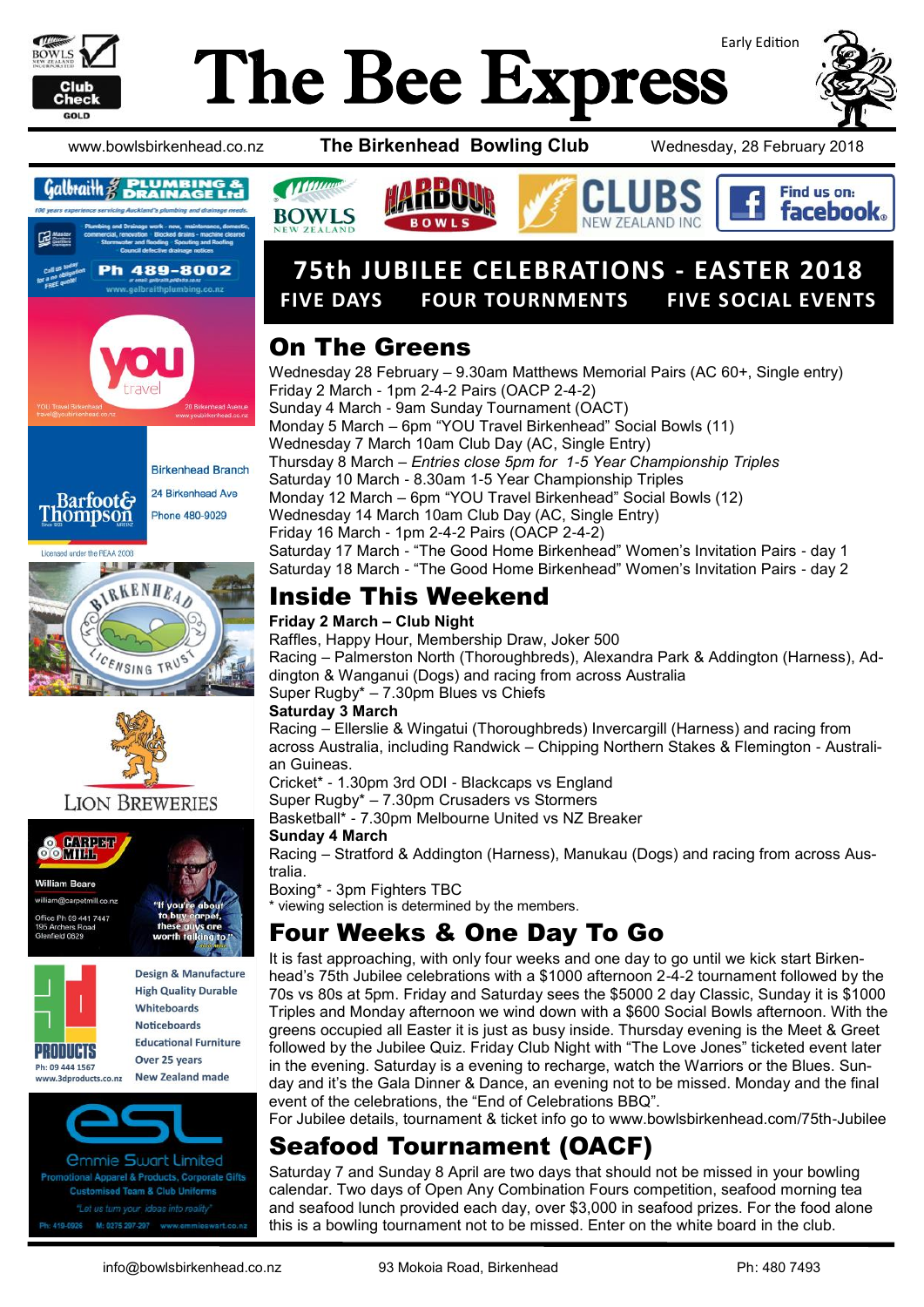www.bowlsbirkenhead.co.nz **The Birkenhead Bowling Club** Wednesday, 28 February 2018





180 Mokoia Road, Birkenhead Open: Mon - Sun 7.00am - 10.00pm

### Belcher & Drew Triples Champions

Saturday with the greens cut and cloudless sky was what greeted those entered in this season's Championship Triples, the last major Championship of the season.

The Women played under the two life system with the bookies favourite Connie Mathieson, Carole Fredrick and Ruth Lynch (s) up against 1-5 year players Barbara Staal and Loz Croot, skipped by Harbour rep Trish Croot. Lynch walked way with a comfortable win (9-21) leaving Croot's triple with one life and now up against Jacquie Belcher with Adele Ineson off the front and Mavis Smith in at two. A bit closer for Croot but the end result was the same going down to Belcher (14-23). With Croot gone it was down to the battle of the two lifers. Lynch plays Belcher and by the end of the last game Saturday it was Belcher ahead taking the win (18-14).

Sunday and a potential final, the play went neck and neck and at thirteen of the eighteen ends the scores were all locked up at thirteen all. Belcher scored ones on two of the final three ends while Lynch scored two on one end. Fifteen all and an extra end with Lynch picking up one to secure a hard earnt victory. One life each and a true final with winner takes all. Lynch jumped out to a 6-1 lead after five ends. Belcher's three clawed their way back into contention and after nine ends had pulled up level at eight all. The next seven



Women's Championship Triples Winners Adele Ineson, Jacqui Belcher (s), Mavis Smith

ends were all Belcher's, picking up eight unanswered shots to lead 8-16. Four to play and the next three ends were Lynch, a two, a one and a two. But a two to Belcher on the final



Men's Championship Triples winners Nigel Drew (s), Mark Rumble, Peter Nathan

Results: Women's Championship Triples: Winners: Adele Ineson, Mavis Smith, Jacqui Belcher (s) Runners-up: Connie Mathieson, Carole Fredrick, Ruth Lynch (s) Men's Championship Triples: Winners: Mark Rumble, Peter Nathan, Nigel Drew (s) Runners-up: Bruce Cochrane, Merv Garred, Mick Moodie (s)

end was the nail in the coffin with Belcher, Smith and Ineson taking the Women's Championship Triples tile with a 13- 18 win.

The Men's, Saturday was qualifying with four games to play for a spot in the knockout on Sunday. Late Saturday afternoon with the results all in and collated two teams were confirmed through to Sunday. Mark Rumble, Peter Nathan, Nigel Drew (s) three wins and +20 differential were top qualifier. The only other team to come out of Saturday's play with three wins was the last minute team of Bruce Cochrane, Merv Garred and Mick Moodie(s).

Sunday it was all on with one game, the final. Drew's team showed why they were the favourites, out to a 11-1 lead after seven ends. A healthy lead Drew kept the foot on the throat and after fifteen of the eighteen ends was declared the winner (17-4). Drew and Rumble's second Championship title this season and Nathan's first.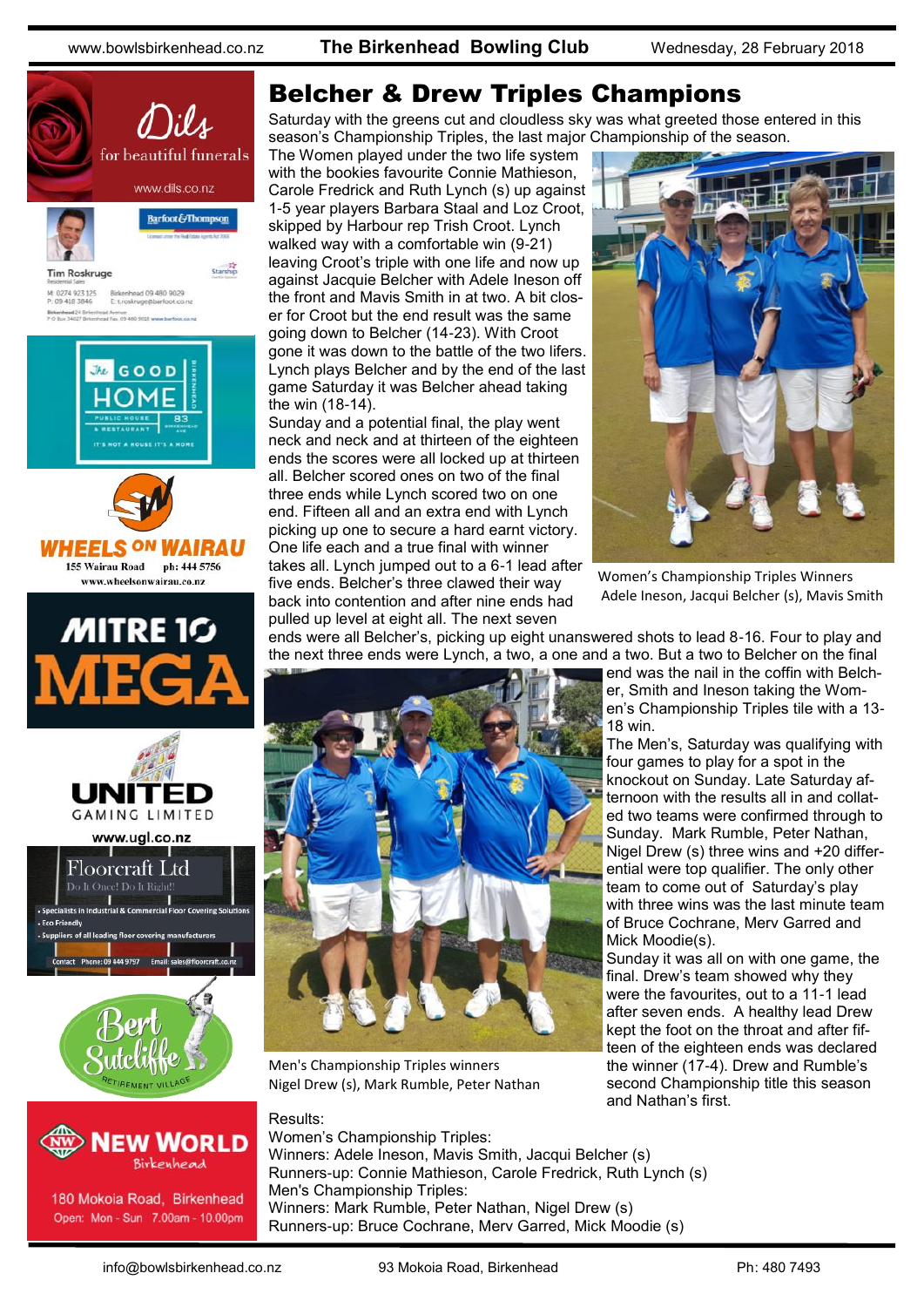





www.3dproducts.co.nz

**High Quality Durable** Whiteboards Noticeboards **Educational Furniture** Over 25 years **New Zealand made** 



PH: 418 2424



**75th Jubilee Gala Dinner & Dance** - Ticket required

Undoubtedly the social highlight of the 75th Jubilee celebrations will be the 75th Jubilee Gala Dinner & Dance on Sunday evening 1st April. For one night only, the Club will be transformed into an establishment fitting such an occasion. Dress for the evening is "Black Tie".

An evening that includes a sumptuous three-course dinner, complimentary wine\*\*, speeches and followed by the highly polished Mermaids Dance Band to dance the night away to. This will be a night they will talk about for years to come, unfortunately for the comfort of those attending numbers are limited.

*Note: Those intending to play in the Jubilee Triples on Sunday and attend the Dinner will* be able to do so with ease as the Triples will be all over, including prize-giving, by 3pm. *The Gala Dinner gets underway at 6pm.*

\*\* Limited wine on tables, additional wine available for purchase.

### **Monday 2 April**

**End of Celebrations BBQ -** Ticket required for BBQ, entry to Club free Come and join Birkenhead for the final event of the 75th Jubilee Celebrations. The last chance to catch up and share stories over a meal.

### **Tickets available from the Club or phone 0275 297297**

### Jubilee Socials - Easter

#### **Thursday 29 March**

**Jubilee Meet & Greet** - Official welcome - free

The first social event of the celebrations, come and catch up with past club members and friends of the Club. Nibbles served 6.30pm

**Jubilee Quiz Night** - 7.30pm start

Test your knowledge or just get a good team around you and sit back and relax. The Jubilee Quiz Night is interactive, incorporating the Club's entertainment system to run the entire night through our big screen and televisions. Needless to say, the quiz host is still an integral part of our quiz night and tonight we have a professional quiz host. The quiz contains eight rounds of ten questions, plus 'Ponderous Puzzle' and 'The List', and lasts approximately two hours. A wide variety of subjects are covered and some great prizes are up for grabs.

#### **Friday 30 March**

#### **Club Night** - All welcome

No Friday is complete without a Birkenhead Club night.

Raffles on sale from 4.30pm

Joker 500 on sale from 4pm drawn just after 6pm, \$500 could be won at every draw, every card has a cash prize.

*Note: A ticket to "The Love Jones" is required by all those in the club after 7pm* **The Love Jones** – Ticket required

The Love Jones from 7.30pm, Advanced purchase \$10, on the day or door \$15. The Love Jones is Leza Corban and Paul Voight. They have combined their musical magic. Paul's vocals are silky smooth and Leza is a vocal powerhouse and whether it's gorgeous music to chill to or if you want to dance until your feet ache, Love Jones is your first choice every time.

Leza Corban is an Entertainer, Recording Artiste, Session Musician, Vocal Coach. Best known for her Silver Scroll winning vocals on Sweet Disorder (Strawpeople) and her work with her dance band Union.

Paul Voight is one of NZ's most prolific and stunning guitarists, having performed all over the globe and with every major NZ act, both live and on TV.

The Love Jones is for those who want a sophisticated atmosphere with a contemporary edge. It's for relaxing, chilling, having a little dance if you feel the need, but it's mainly about gorgeous music done gorgeously!

### **Saturday 31 March**

**Relax:** Time to recharge, live sport on the screens,

### **Sunday 1 April**

During the evening our Master of Ceremonies will entertain and guide those attending through the various stages of the evening and history of the club, sharing some gems in the process.